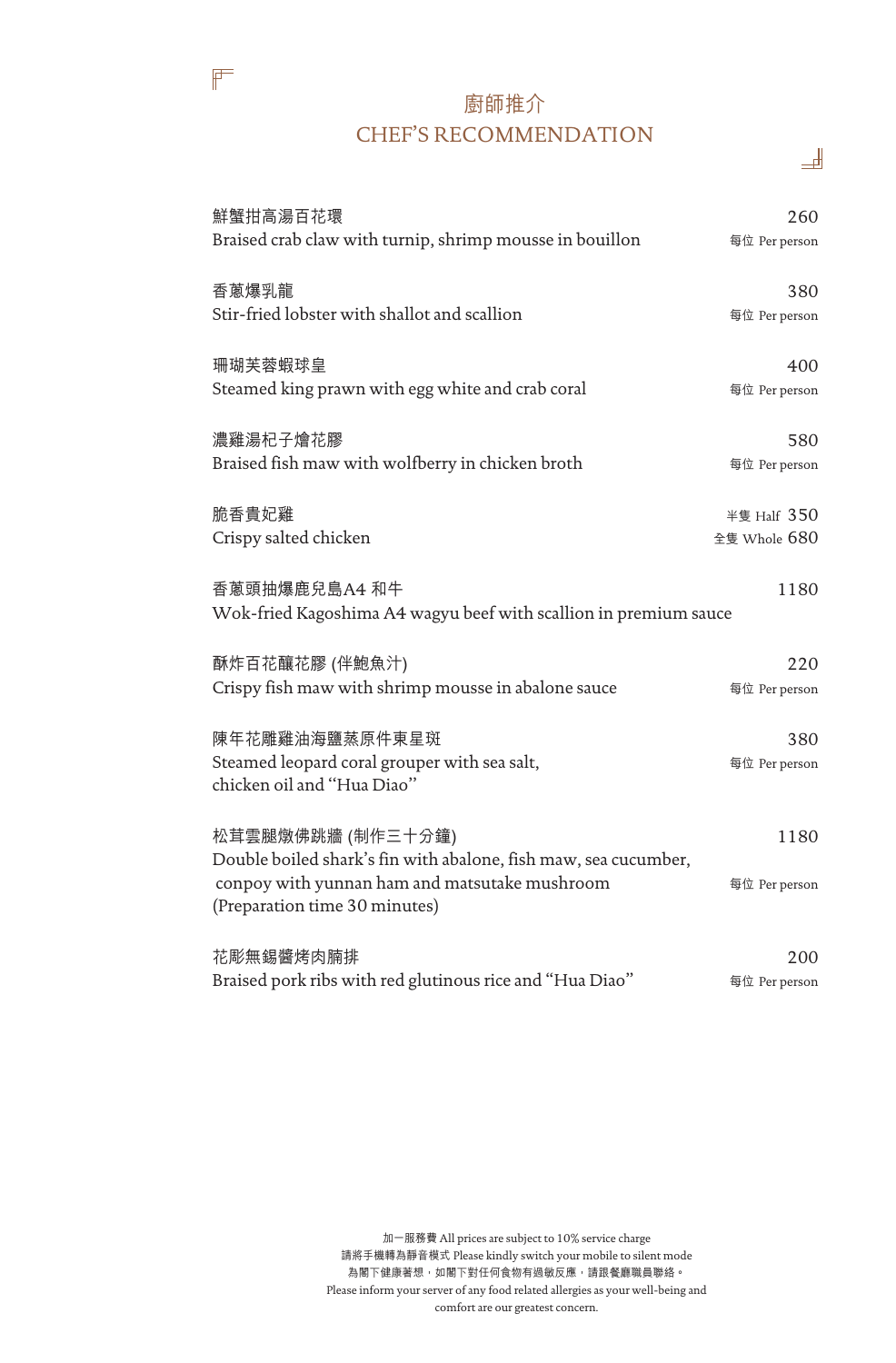#### 小食 APPETISERS

 $\mathbb{F}$ 

| 黑魚子原隻鮮鮑伴螺片海紅葉<br>Chilled whole abalone with sea whelk, jelly fish and caviar | 380<br>每位 Per person |
|------------------------------------------------------------------------------|----------------------|
| 營致肆式小拼盤<br>Ying Jee appetiser selection (Four kinds)                         | 240<br>每位 Per person |
| 海蜇野生鮑片<br>Chilled wild abalone with jelly fish                               | 600                  |
| 意大利陳年黑醋日本温室青瓜<br>Japanese cucumber with balsamic vinegar                     | 100                  |
| 海蜇鎮江餚肉<br>Marinated jelly fish with pork terrine in black vinegar            | 150                  |
| 椒鹽百花炸蝦丸<br>Fried shrimp balls with chili garlic                              | 180                  |
| 金沙九肚魚<br>Crispy bombay duck with salted egg yolk                             | 180                  |
| 滷水豬腳仔<br>Marinated pig feet with spices                                      | 150                  |
| XO醬滷水牛腱粒<br>Marinated beef shin with spices and xo sauce                     | 150                  |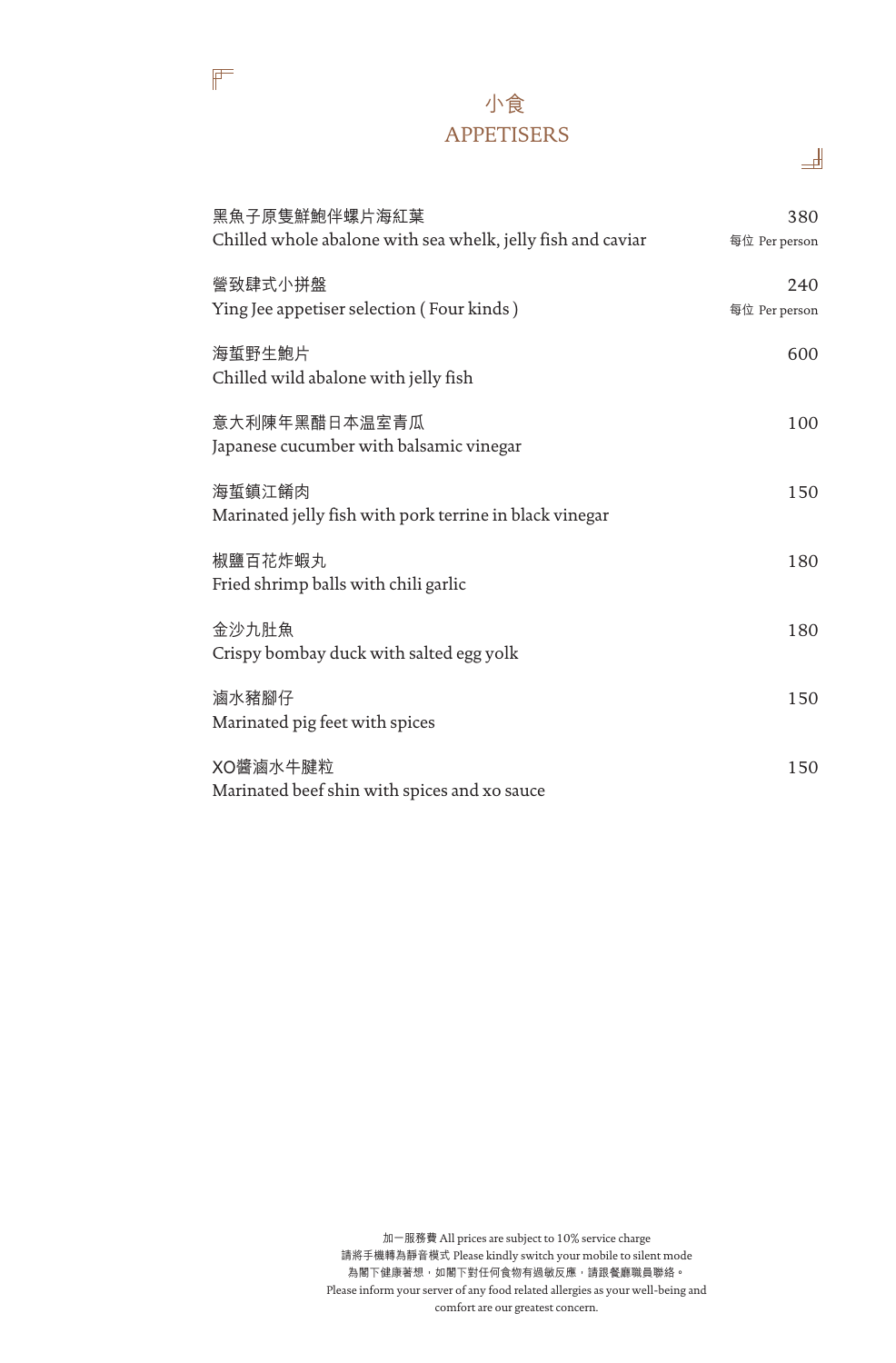#### 燒味 BARBECUED MEAT

 $\mathbb{F}$ 

| 花雕太白醉香鴿<br>Marinated pigeon with "Hua Diao"                                                     | 200<br>每隻 each |
|-------------------------------------------------------------------------------------------------|----------------|
| 生浸豉油乳鴿 (制作三十五分鐘)<br>Poached pigeon in sweet soy sauce (Preparation time 35 minutes)             | 200<br>每隻 each |
| 生浸豉油雞 (制作六十分鐘)<br>Poached chicken in sweet soy sauce (Preparation time 60 minutes) 全隻 Whole 680 | 半隻 Half $350$  |
| 明爐燒米鴨<br>Roasted duck                                                                           | 200            |
| 蜜汁極上豚肉叉燒                                                                                        | 320            |
| Honey glazed barbecued pork<br>片皮乳豬件                                                            | 380            |
| Crispy suckling pig<br>乳豬 拼 燒鴨                                                                  | 320            |
| Crispy suckling pig with roasted duck                                                           |                |
| 北京片皮鴨 (需一天前預訂)<br>二食 欖仁鴨崧生菜包<br>Peking duck (Pre order one day in advance)                      | 一隻 Whole 880   |
| Second Course Minced duck with olive seed in lettuce wrap                                       |                |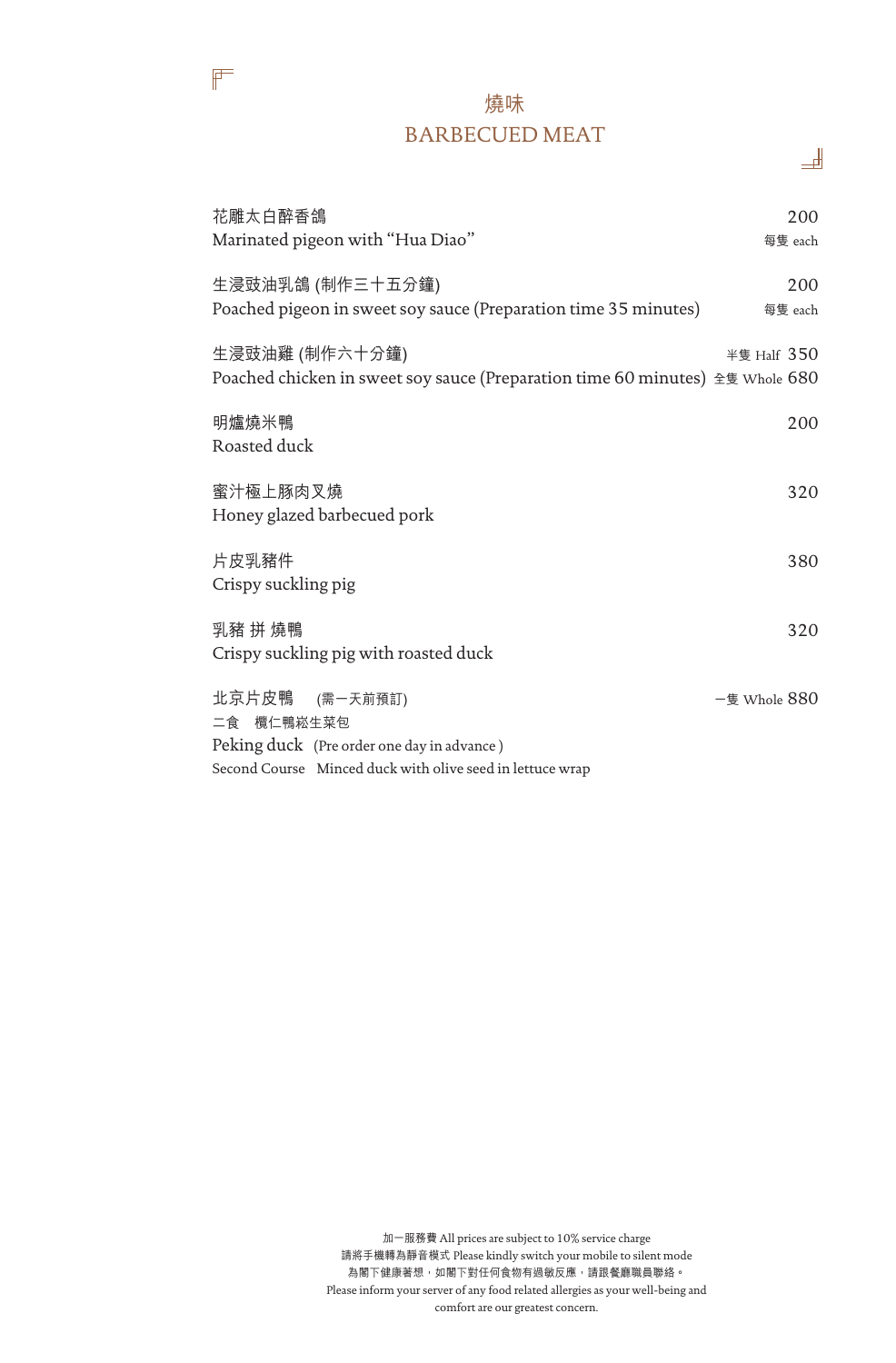

#### 湯、羹 SOUP

| I | I |
|---|---|
|   |   |
|   |   |

| 菜膽北菇燉花膠<br>Double boiled fish maw with<br>black mushroom and Chinese cabbage                                                                              | 600<br>每位 Per person  |
|-----------------------------------------------------------------------------------------------------------------------------------------------------------|-----------------------|
| 瑤柱甫菜膽松茸燉鮮鮑<br>Double boiled south african abalone with conpoy,<br>matsutake mushroom and chinese cabbage                                                  | 300<br>每位 Per person  |
| 冬蟲草洋參烏雞燉花膠螺頭 (需一天前預訂)<br>Double boiled chinese silk chicken with ginseng, fish maw,<br>sea whelk and caterpillar fungus<br>(Pre-order one day in advance) | 1080<br>每位 Per person |
| 濃雞湯鮑魚花膠羹                                                                                                                                                  | 280                   |
| Fish maw broth with abalone                                                                                                                               | 每位 Per person         |
| 韮黃海鮮豆腐羹                                                                                                                                                   | 240                   |
| Bean curd broth with seafood and chive                                                                                                                    | 每位 Per person         |
| 鮮蝦球酸辣羹                                                                                                                                                    | 200                   |
| Hot and sour broth with shrimp and bean curd                                                                                                              | 每位 Per person         |

## $\mathbb{F}$

## 燕窩

#### BIRD'S NEST

| 竹笙鮮蟹肉瑤柱燕窩羹                                                                                                       | 340                  |
|------------------------------------------------------------------------------------------------------------------|----------------------|
| Bird's Nest Broth with conpoy, bamboo pith and fresh crab meat                                                   | 每位 Per person        |
| 鮮蟹肉燴官燕                                                                                                           | 680                  |
| Braised imperial bird's nest with fresh crab meat                                                                | 每位 Per person        |
| 紅燒竹笙官燕卷 (制作三十分鐘)<br>Braised bamboo pith rolls stuffed with imperial bird's nest<br>(Preparation time 30 minutes) | 680<br>每位 Per person |
| 黑魚子鮮蟹拑芙蓉官燕                                                                                                       | 700                  |
| Steamed imperial bird's nest with egg white, crab claw and caviar                                                | 每位 Per person        |
| 鮮蟹肉乾撈官燕                                                                                                          | 880                  |
| Stir-fried imperial bird's nest with fresh crab meat                                                             | 每位 Per person        |

加一服務費 All prices are subject to 10% service charge 請將手機轉為靜音模式 Please kindly switch your mobile to silent mode 為閣下健康著想,如閣下對任何食物有過敏反應,請跟餐廳職員聯絡。 Please inform your server of any food related allergies as your well-being and comfort are our greatest concern.

# $\pm$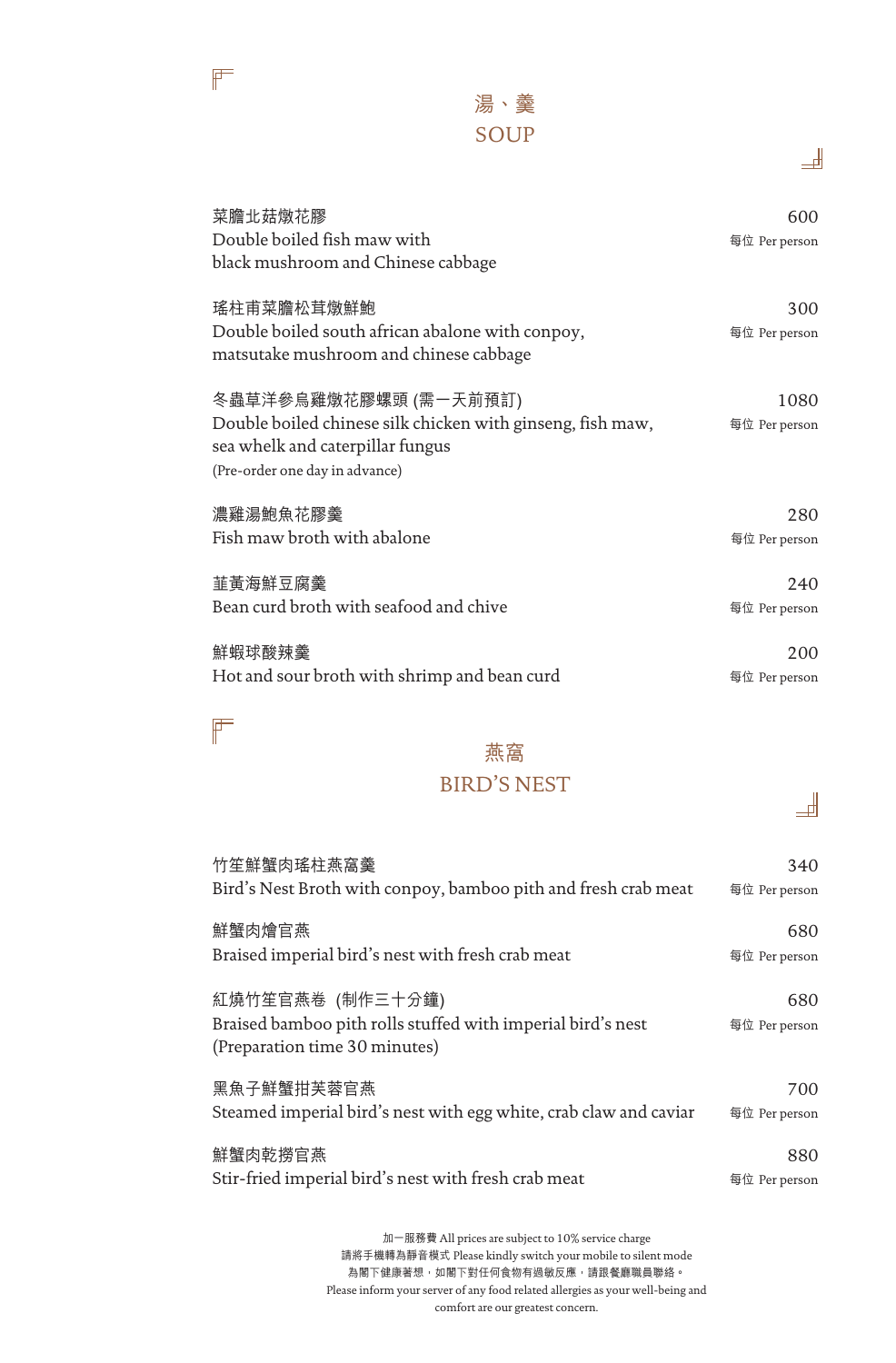### 鮑魚、海味 ABALONE, DRIED SEAFOOD

ᅫ

 $\mathbb{F}$ 

| 原隻十六頭日本皇冠吉品鮑魚 (預訂)<br>Braised Yoshinhama abalone (16 heads)<br>withblack mushroom<br>(Pre order in advance) | 時價 Market Price<br>每位 Per person |
|-------------------------------------------------------------------------------------------------------------|----------------------------------|
| 原隻二十六日本頭皇冠吉品鮑魚<br>Braised Yoshinhama abalone (26 heads) with<br>black mushroom                              | 時價 Market Price<br>每位 Per person |
| 原隻野生三頭南非鮮鮑伴遼參<br>Braised whole South Africa wild abalone (3 heads) with<br>sea cucumber                     | 1480<br>每位 Per person            |
| 原隻五頭南非鮮鮑伴遼參鵝掌<br>Braised whole South Africa abalone (5 heads) with<br>sea cucumber and goose web            | 800<br>每位 Per person             |
| 花膠遼參扣鵝掌<br>Braised fish maw with sea cucumber and goose web                                                 | 960<br>每位 Per person             |
| 原隻二十六頭南非吉品鮑魚伴花菇<br>Braised whole South Africa dried abalone (26 heads)<br>with black mushroom               | 680<br>每位 Per person             |
| 紅燒南非野生網鮑片伴海參<br>Braised South Africa wild abalone with sea cucumber                                         | 1580                             |
| 營致一品煲<br>Braised abalone with goose web, sea cucumber and<br>black mushroom in casserole                    | 1280                             |
|                                                                                                             |                                  |

加一服務費 All prices are subject to 10% service charge 請將手機轉為靜音模式 Please kindly switch your mobile to silent mode 為閣下健康著想,如閣下對任何食物有過敏反應,請跟餐廳職員聯絡。 Please inform your server of any food related allergies as your well-being and comfort are our greatest concern.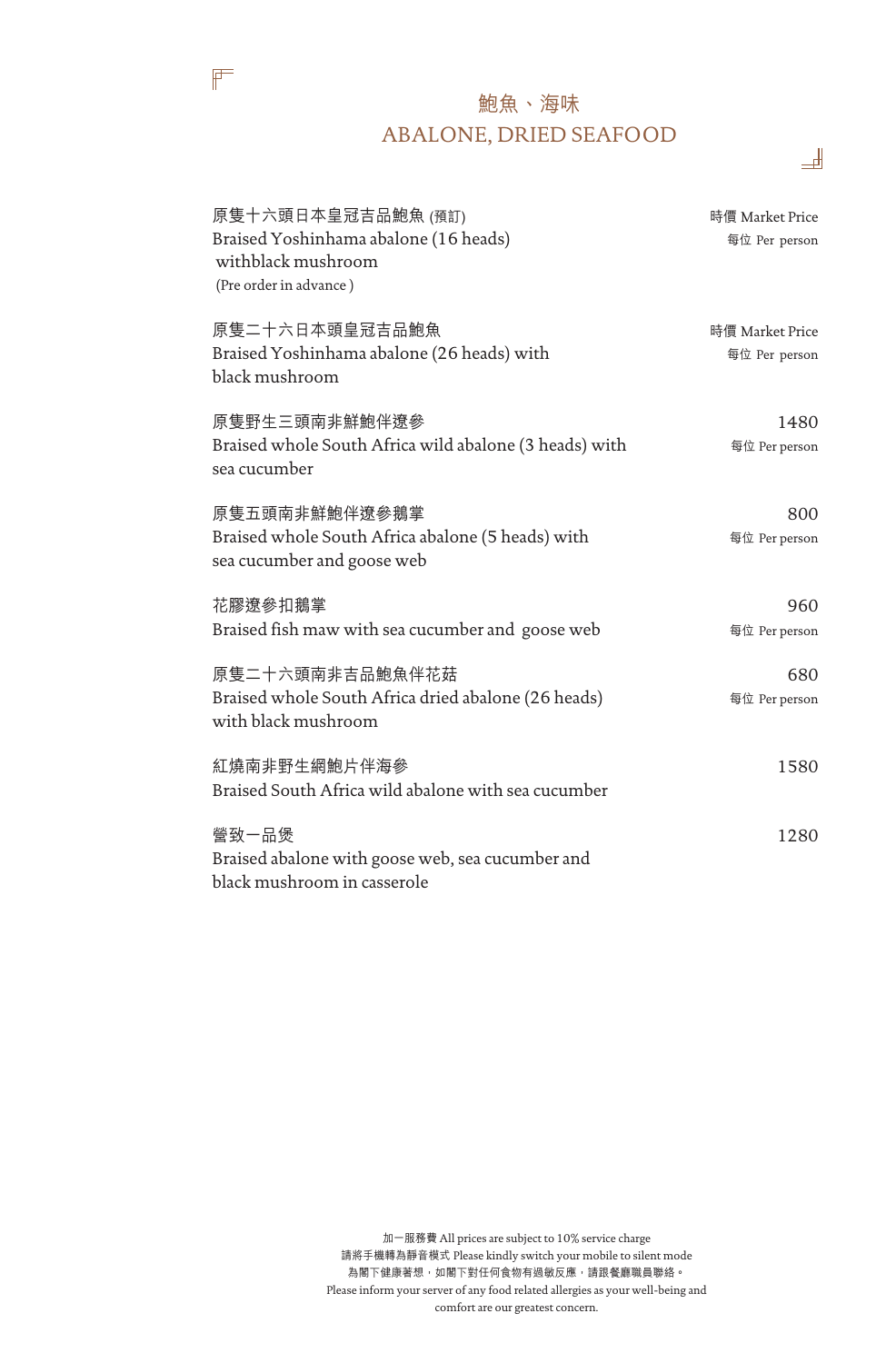#### 魚翅 SHARK'S FIN

 $\mathbb{F}$ 

| 原隻二十六頭日本皇冠吉品鮑魚燴海虎翅                                                                           | 2780                  |
|----------------------------------------------------------------------------------------------|-----------------------|
| Braised superior shark's fin with Yoshinhama abalone (26 heads)                              | 每位 Per person         |
| 鮮蟹肉乾撈海虎翅                                                                                     | 1880                  |
| Fried superior shark's fin with crab meat and bouillon                                       | 每位 Per person         |
| 清湯或紅燒海虎翅                                                                                     | 1680                  |
| Double boiled or Braised superior shark's fin                                                | 每位 Per person         |
| 生拆蟹皇燴海虎翅                                                                                     | 980                   |
| Braised superior shark's fin with crab coral                                                 | 每位 Per person         |
| 鮮蟹肉桂花炒海虎翅                                                                                    | 880                   |
| Fried superior shark's fin with egg and fresh crab meat                                      | 每位 Per person         |
| 紅燒砂鍋菜膽金勾翅                                                                                    | 820                   |
| Braised shark's fin with Chinese cabbage in casserole                                        | 每位 Per person         |
| 松茸菜膽燉海虎翅<br>Double boiled superior shark's fin with<br>matsutake mushroom and Chinese cabbag | 1000<br>每位 Per person |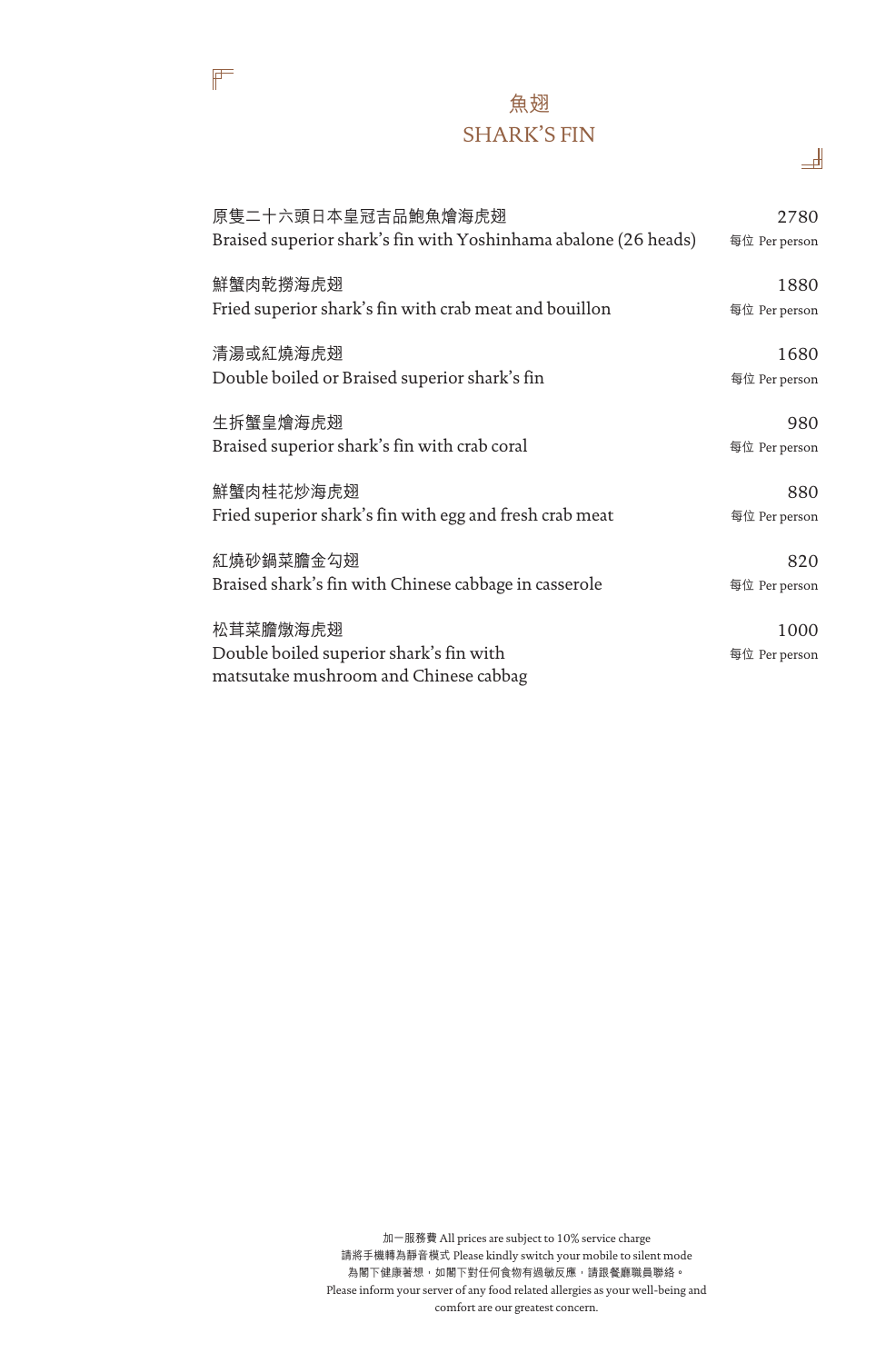#### 海鮮 SEAFOOD

 $\mathbb{F}$ 

| 川汁蝦球皇伴窩巴<br>Fried king prawn in sweet chilli sauce with crispy rice crackers   | 360<br>每位 Per person |
|--------------------------------------------------------------------------------|----------------------|
| 金瑤蹄香龍蝦球炒螺片<br>Sautéed lobster with sea whelk, water chestnut and crispy conpoy | 1180                 |
| 碧綠海三鮮<br>Sautéed prawn, scallop and sea whelk with vegetable                   | 480                  |
| 海皇翠塘豆腐<br>Steamed egg white with scallop, shrimp and crab coral                | 300                  |
| 黑椒鮮白菌炒帶子<br>Sautéed scallop with fresh mushroom and black pepper               | 380                  |
| 香草天椒爆蝦球<br>Wok-fried prawn with fresh chilli and coriander                     | 380                  |
| 摩利菌露筍炒星斑球<br>Sautéed leopard coral grouper with asparagus and morel mushroom   | 720                  |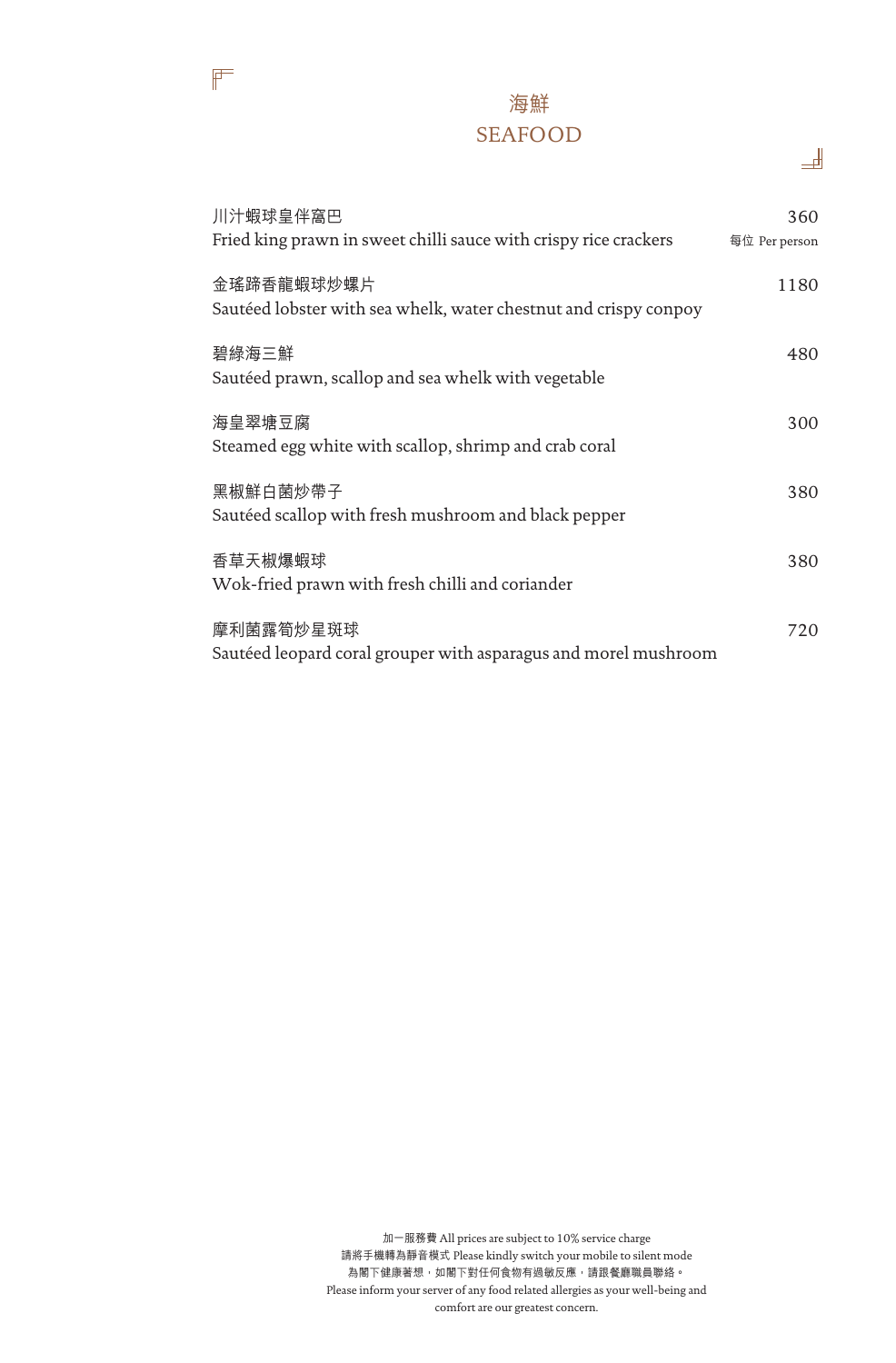#### 游水海鮮 FRESH FROM THE MARKET

 $\mathbb{F}$ 

| 本地龍蝦                                                                                                                                                     | 時價 Market price |
|----------------------------------------------------------------------------------------------------------------------------------------------------------|-----------------|
| Lobster<br>上湯焗或芝士蒜茸開邊焗、 豉椒爆 或 川汁焗<br>Baked with cheese and garlic or bouillon,<br>Stir-fried with black bean and chilli or stir-fried in "Sichuan" style |                 |
| 白灼海中蝦<br>Poached fresh shrimp                                                                                                                            | 時價 Market price |
| 清蒸海上鮮<br>Steamed fresh fish                                                                                                                              | 時價 Market price |
| 東星斑,花尾龍躉,黃皮老虎斑<br>Leopard Coral Garoupa, Giant Garoupa, Tiger Garoupa                                                                                    |                 |
| 蘇眉 (一天前預訂)<br>Napoleon Wrasse (Pre order one day required)                                                                                               | 時價 Market price |
| 老鼠斑 (一天前預訂)<br>Pacific Garoupa (Pre order one day required)                                                                                              | 時價 Market price |
| 青衣 (一天前預訂)<br>Green Wrasse (Pre order one day required)                                                                                                  | 時價 Market price |
| 白灼響螺盞 (一天前預訂)<br>Poached fresh sea whelk (Pre order one day required)                                                                                    | 時價 Market price |
| 蒜香梅子蒸花蟹 (一天前預訂)<br>Steamed flower Crab with garlic and plum sauce (Pre order one day required)                                                           | 時價 Market price |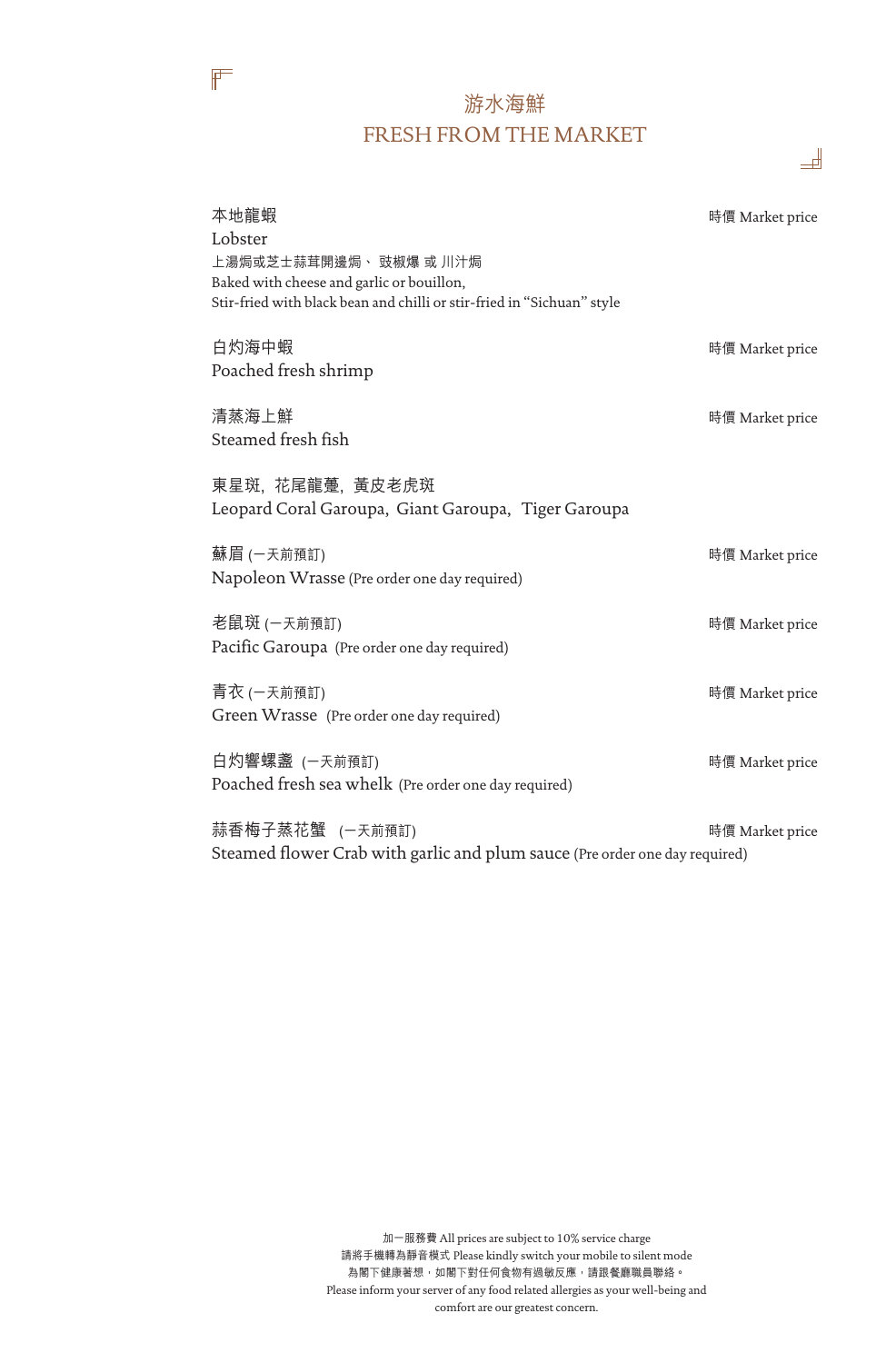#### 豬肉 PORK

ᅫ

ᅫ

| 沙律貴妃香酥骨<br>Crispy pork rib with mayonnaise in sweet and sour sauce            | 300 |
|-------------------------------------------------------------------------------|-----|
| 鳳梨咕嚕極上豚肉<br>Sweet and sour pork with pineapple and capsicum                   | 300 |
| 豉椒露筍爆豬爽肉<br>Sautéed pork neck with asparagus and capsicum in black bean sauce | 300 |
| 咸魚茸香煎黑豚肉餅<br>Pan-fried pork patties with salty fish                           | 300 |
| 風沙脆腩片<br>Fried pork belly with crispy garlic                                  | 300 |



#### 牛肉 BEEF

| 琥珀天椒爆澳洲M9和牛粒<br>Wok-fried Australian M9 wagyu beef with fresh chili and walnut         | 550 |
|----------------------------------------------------------------------------------------|-----|
| 芥末香蔥頭抽爆澳洲M9和牛粒<br>Wok-fried Australian M9 wagyu beef with scallion in wasabi soy sauce | 880 |
| 彩椒鮮菌炒美國牛肉<br>Sautéed US beef with mushroom and capsicum                                | 320 |
| 白灼金菇和牛片<br>Poached wagyu beef slice with enoki mushroom                                | 320 |

加一服務費 All prices are subject to 10% service charge 請將手機轉為靜音模式 Please kindly switch your mobile to silent mode 為閣下健康著想,如閣下對任何食物有過敏反應,請跟餐廳職員聯絡。 Please inform your server of any food related allergies as your well-being and comfort are our greatest concern.

 $\mathbb{F}$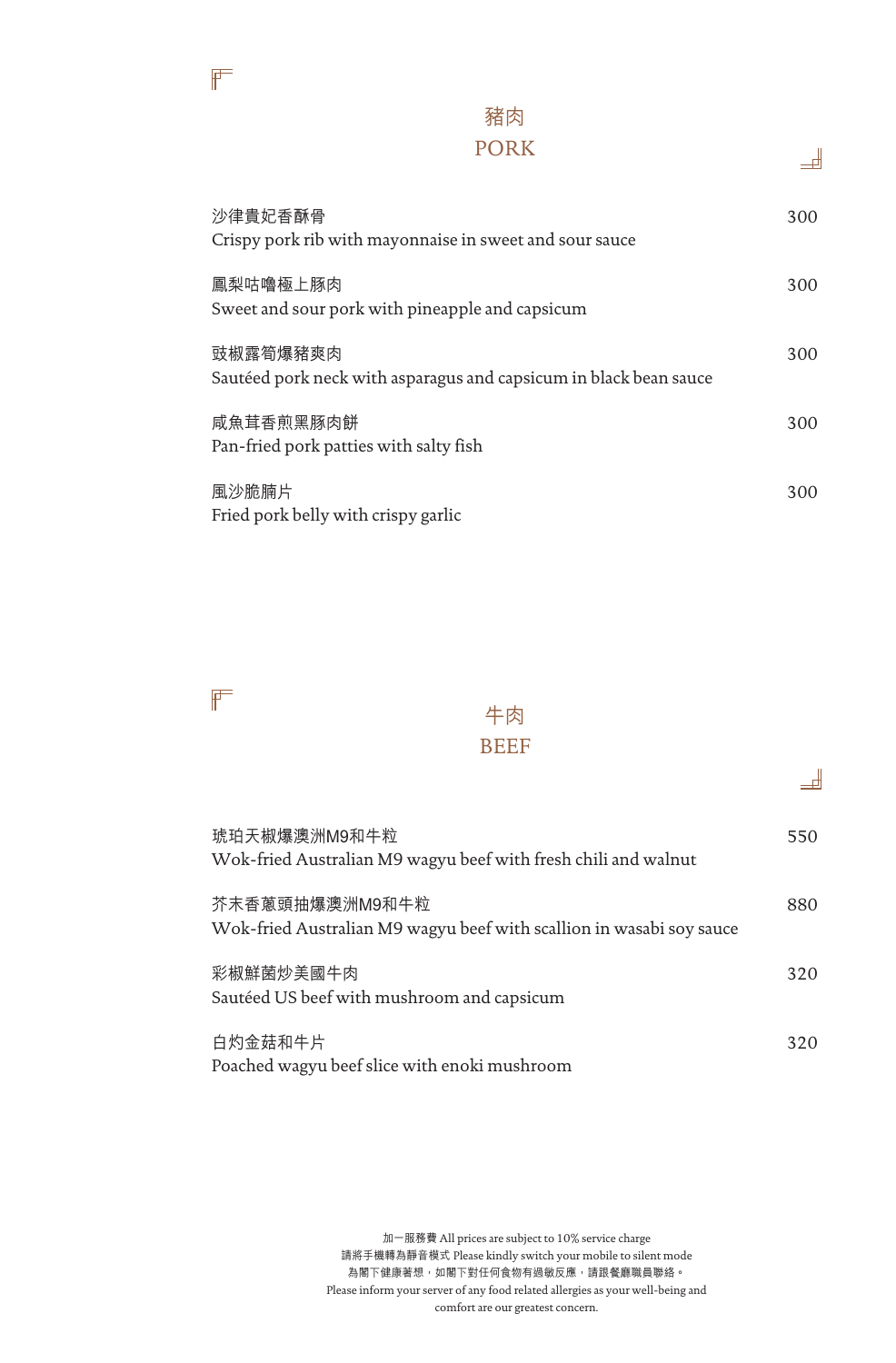

 $\mathbb{F}$ 

| 秘制香酥雞<br>Crispy chicken with shrimp paste                                                  | 半隻 Half $350$<br>全隻 Whole 680 |
|--------------------------------------------------------------------------------------------|-------------------------------|
| 鵝肝醬乳豬件伴海參乳鴿脯<br>Crispy suckling pig with goose liver pâté, sautéed pigeon and sea cucumber | 560                           |
| 濃扣玉簪鮑魚鳳翼球<br>Braised chicken wing stuffed with abalone and mushroom                        | 400                           |
| 生炒鴿崧生菜包<br>Minced pigeon with olive seed in lettuce wrap                                   | 250                           |
| 脆皮松露雜菌焗本地鮮雞<br>Bake chicken with mushrooms and black truffle                               | 半隻 Half $400$<br>全隻 Whole 780 |

ᆁ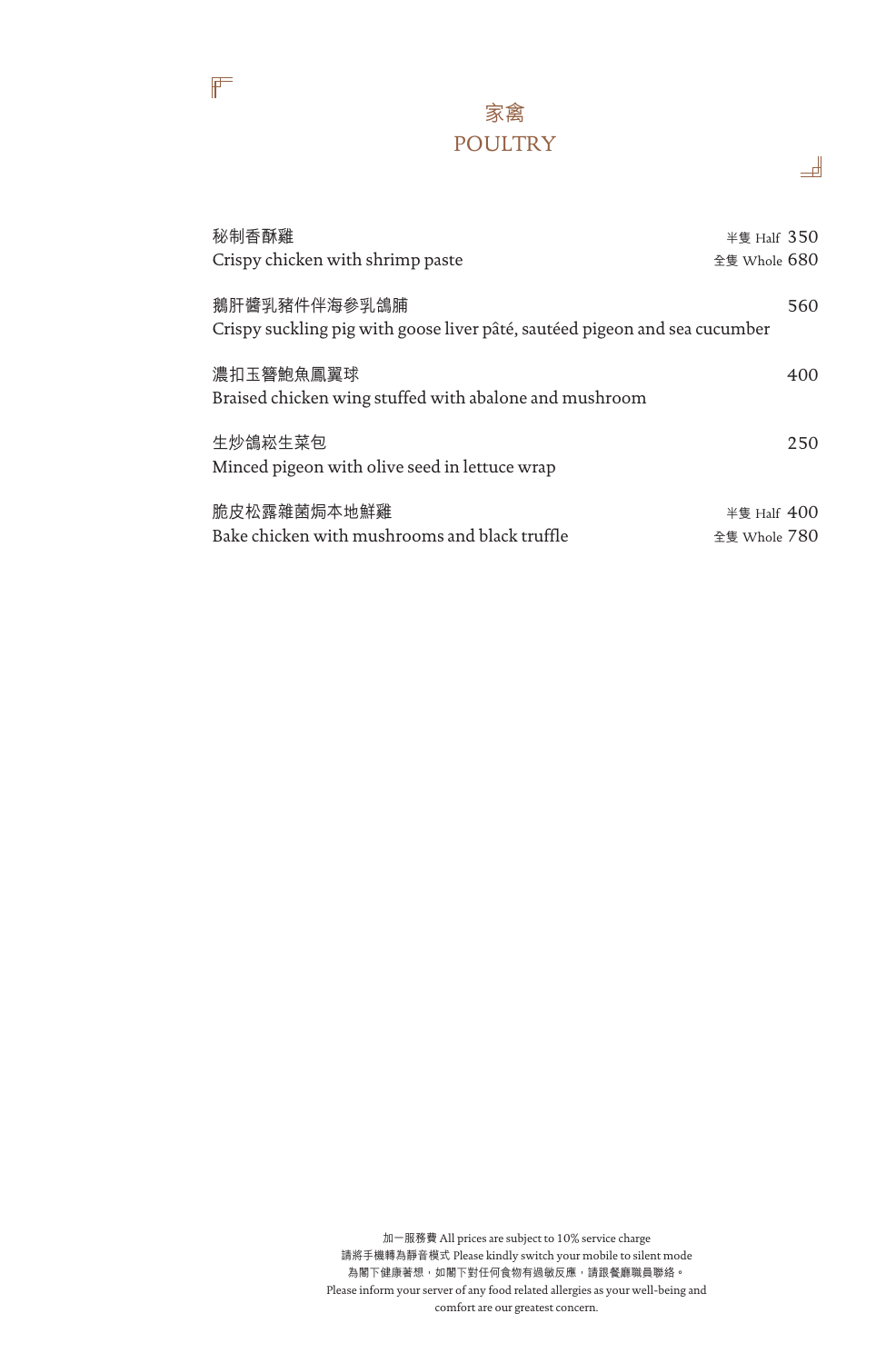#### 蔬菜 VEGETABLES

| 魚湯海味浸時蔬<br>Poached seasonal vegetable with dried seafood in fish broth                                 | 150<br>每位 Per person |
|--------------------------------------------------------------------------------------------------------|----------------------|
| 濃雞湯雲吞雜菜煲<br>Poached shrimp wonton casserole with vermicelli and<br>mixed vegetables in chicken broth   | 300                  |
| 竹笙上湯浸時蔬<br>Poached seasonal vegetable with bamboo pith in bouillon                                     | 300                  |
| 鮑魚汁家鄉炆釀豆腐<br>Braised bean curd stuffed with pork, shrimp mousse and<br>black mushroom in abalone sauce | 290                  |
| 蝦籽野菌燒豆腐<br>Braised bean curd with wild mushroom and shrimp roe                                         | 250                  |
| 秘醬乾鍋唐生菜<br>Chinese lettuce casserole with dried shrimp and homemade spicy sauce                        | 250                  |

### $\mathbb{F}$

 $\mathbb{F}$ 

# 素菜

#### VEGETARIAN

| 榆耳鮮百合白玉燴金湯<br>Pumpkin soup with bean curd, elm fungus and fresh lily bulb | 230<br>每位 Per person |
|---------------------------------------------------------------------------|----------------------|
| 酸辣野菌豆腐羹<br>Hot and sour bean curd broth with wild mushroom                | 150<br>每位 Per person |
| 竹笙羅漢燴上素<br>Braised fungus with wild mushroom and bamboo Pith              | 300                  |
| 鳳梨果醋鮮冬菇<br>Sweet and sour mushroom with pineapple and capsicum            | 250                  |
| 羊肚菌桂花炒粉絲<br>Wok-fried vermicelli with egg and morel mushroom              | 280                  |

加一服務費 All prices are subject to 10% service charge 請將手機轉為靜音模式 Please kindly switch your mobile to silent mode 為閣下健康著想,如閣下對任何食物有過敏反應,請跟餐廳職員聯絡。 Please inform your server of any food related allergies as your well-being and comfort are our greatest concern.

ᅫ